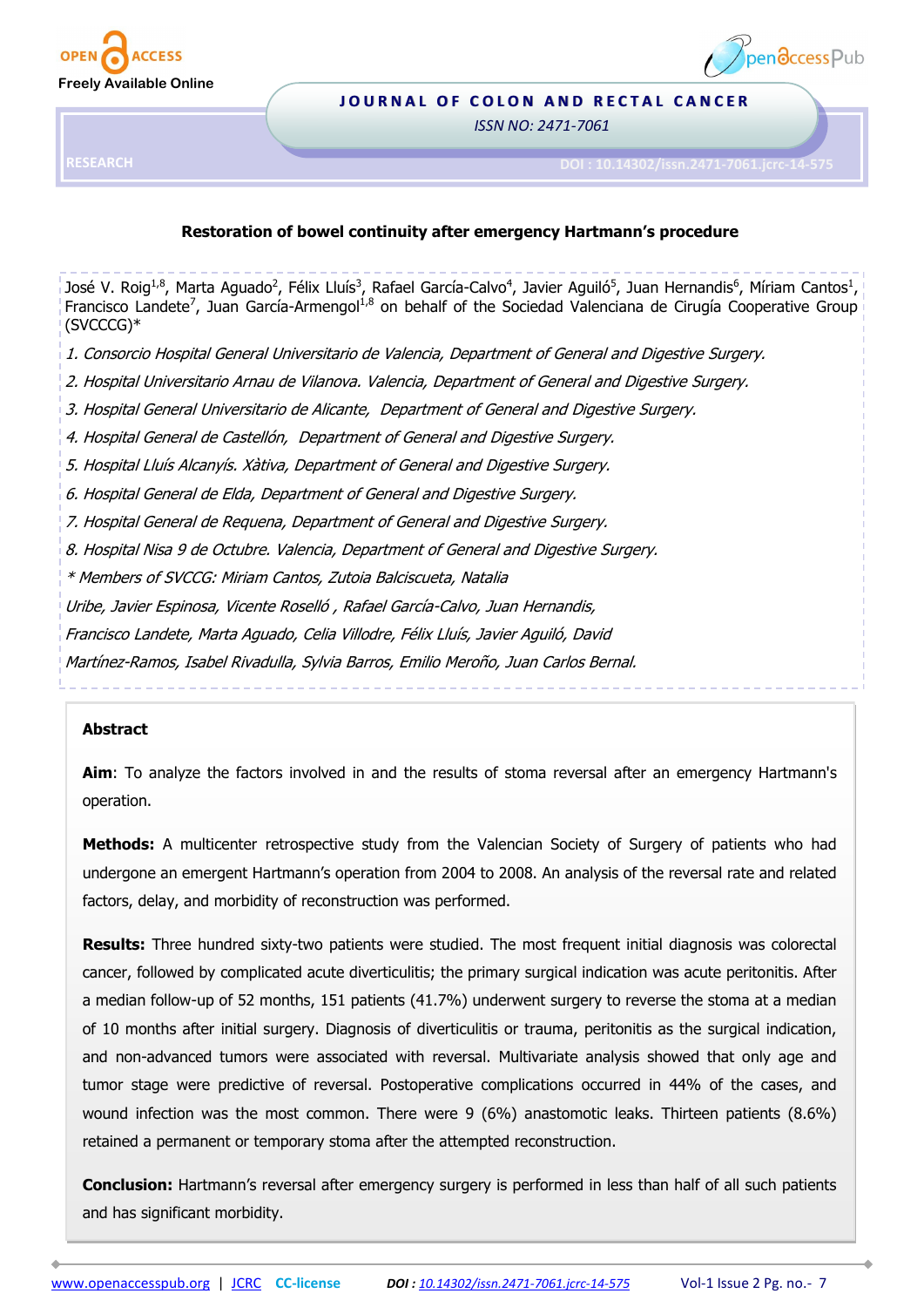



## **Corresponding author:**

José Vicente Roig, Ernesto Ferrando 32. 46980 Paterna (Valencia), roigvila@telefonica.net **Keywords:** Hartmann's operation, Hartmann's reversal, Colonic obstruction, Acute peritonitis, Colostomy, Anastomosis.

#### **Introduction**

Although it is controversial and even defamed, Hartmann's operation remains a current practice in hospitals. Some indications for the operation are universally accepted, but in others, such as left colon obstruction, trauma and even purulent peritonitis, resection and primary anastomosis, have gained increasing acceptance [1-3]. Even in elective surgery, there have been recent observations that amputation of the rectum may be superior to an ultra-slow Hartmann's procedure in terms of morbidity in patients with rectal tumors that do not infiltrate the sphincter complex but in whom anastomosis is contraindicated [4]. Another point against the Hartmann's operation is attributed to a late reversal and a high post-operative morbidity rate [5-7].

When discussing Hartmann's reversal, is important to distinguish whether the indication was emergent or elective because many of the programmed cases are made with definitive intention. In addition, another indication for a Hartmann's procedure occurs following an anastomotic leak (AL) [8].

The aims of this study were to analyze the factors involved and to examine the results of stoma reversal after an emergency Hartmann's operation.

# **Material and Methods**

A multicenter retrospective study was suggested to all members of Valencia Society of Surgery. Patients who received an emergency Hartmann's operation between 2004 and 2008 were eligible for this study.

Operations performed after an AL or another emergency reoperation were excluded. The centers involved were given a database for data collection. Data were analyzed using the SPSS v. 15 for Windows (SPSS Inc., Chicago IL, USA). Student's t-test, Kruskal-Wallis or Mann-Whitney  $U$ -test were used to analyze the results of continuous variables. Categorical variables were analyzed using either the  $\chi^2$  test or Fisher's exact test. The actuarial study of the reconstruction of gastrointestinal continuity was performed using the Kaplan-Meier's test and log-rank test, and the significant variables in the univariate analysis in the Hartmann's reversal were entered into the multivariate proportional hazards Cox's regression model. A P-value <0.05 was considered statistically significant. Hospitals were identified by letters (A, B…F), depending on their overall reconstruction rate.

# **Results**

Seven hospitals participated in the study, and 397 patients were identified for enrollment in this study. Thirty-five (8.8%) patients were excluded because they did not meet all of the inclusion criteria. Therefore, 362 patients were included in this study. There were 196 males and 166 females, with a mean age and standard deviation (SD) of 67.2 (16) years (range, 16-97 years). As shown in Table 1, the most common diagnosis was colorectal carcinoma (138 colonic and 34 rectal neoplasms), followed by acute diverticulitis, without significant differences among hospitals ( $P=0.11$ ).

Generalized or local peritonitis was the most common indication for the Hartmann's procedure in 203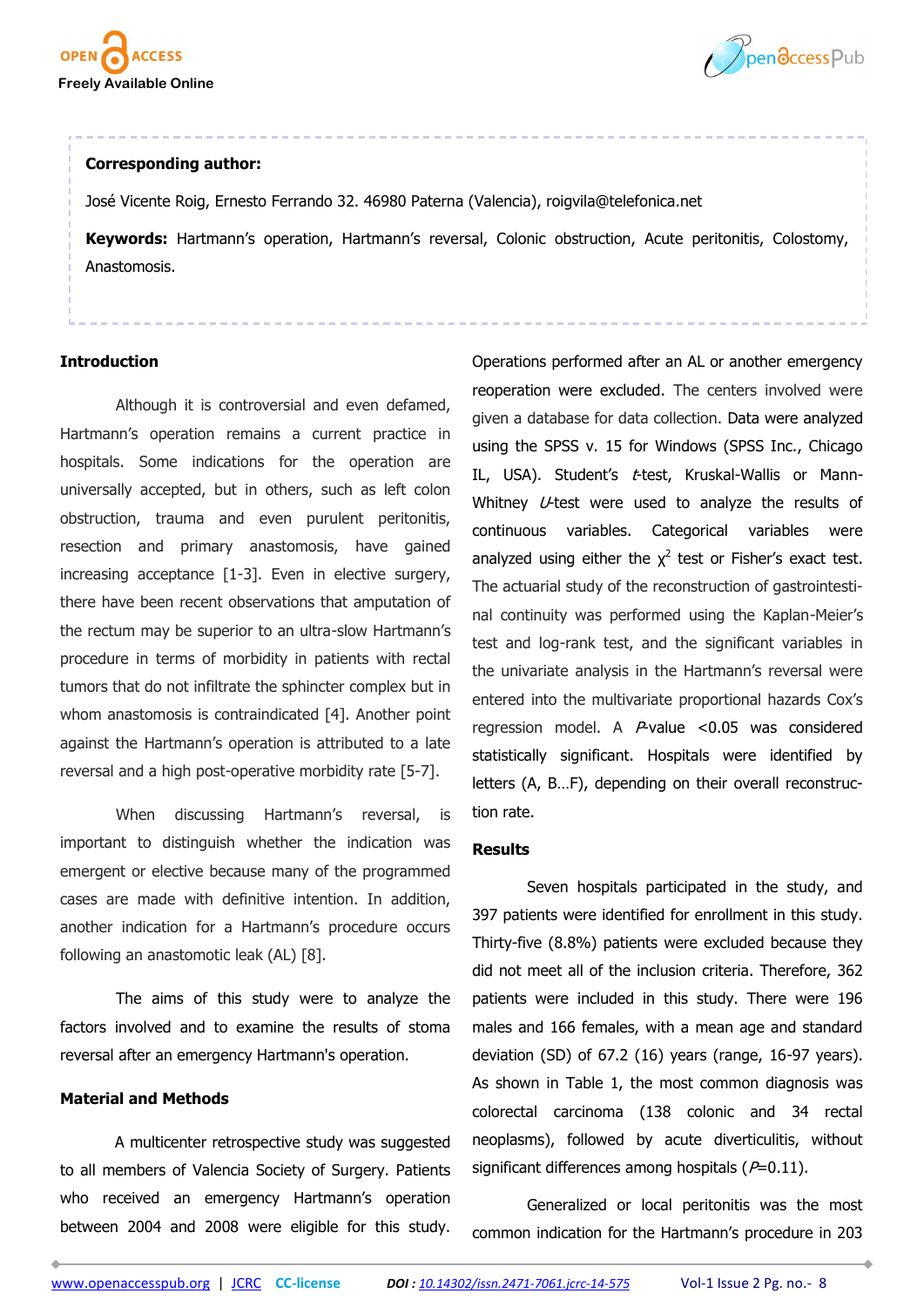



cases (56%). The mean postoperative stay (SD) was 16.7 (16) days (range, 4-133 days), with significant differences between hospitals that ranged from 12.6 to 20.4 days ( $P=0.025$ ). One hundred patients (27.6%) presented with severe post-operative morbidity, and 46 (12.7%) died during the first month after surgery.

After a median (IQR) follow-up of 52 (34-65) months, 151 patients (41.7% of the whole group and 47.8% of the first-surgery survivors) were scheduled to have reversal of their stoma, with important differences among hospitals (range  $19.5\% - 65.1\%$ ,  $P< 0.001$ ). The surgery was performed at a median (IQR) follow-up of 10 (7-15) months (range, 1-41 months). As shown in

| Table 1. Initial surgery                                         |                  |  |  |  |  |
|------------------------------------------------------------------|------------------|--|--|--|--|
| <b>Indication for Hartmann's procedure</b>                       | N(%)             |  |  |  |  |
| Large bowel obstruction                                          | 150 (41.4)       |  |  |  |  |
| Pericolonic abscess                                              | 57 (15.9)        |  |  |  |  |
| Purulent peritonitis                                             | 74 (20.4)        |  |  |  |  |
| Fecal peritonitis                                                | 72 (19.9)        |  |  |  |  |
| Recurrence risk                                                  | 2(0.6)           |  |  |  |  |
| Other                                                            | 7(1.9)           |  |  |  |  |
| <b>Diagnosis</b>                                                 |                  |  |  |  |  |
| Malignant neoplasm*                                              | 182 (50.2)       |  |  |  |  |
| Acute diverticulitis                                             | 127 (35.1)       |  |  |  |  |
| Colonic ischaemia                                                | 13(3.6)          |  |  |  |  |
| Colonic volvulus                                                 | 9 (2.5)          |  |  |  |  |
| Tra Colonic trauma                                               | 8(2.2)           |  |  |  |  |
| Other                                                            | 23 (6.3)         |  |  |  |  |
| U.I.C.C. Stage** (N=182 malignancies)                            |                  |  |  |  |  |
| Т                                                                | 0                |  |  |  |  |
| II                                                               | 49 (26.9)        |  |  |  |  |
| III                                                              | 75 (41.2)        |  |  |  |  |
| IV                                                               | <u>58 (31.9)</u> |  |  |  |  |
| Data are numbers with percentages between<br>parenthesis         |                  |  |  |  |  |
| $\mathbf{i}$ * 172 colorectal and 10 gynaecological malignancies |                  |  |  |  |  |

<sup>\*\*</sup> U.I.C.C. International Union Against the Cancer

Table 2, the most common reason for not reversing the stoma was patient death, followed by comorbidity and metastatic disease, all of which exhibited significant differences between hospitals ( $P=0.005$ ).

The mean age (SD) of patients undergoing reversal was 56.7 (16) years  $vs.$  74.7 (11) for nonreversed patients  $(P<0.001)$ , and the postoperative length of hospital stay (SD) of the first surgery was lower for the patients who were subsequently reversed than for those who were not reversed:  $14.7$  ( $14$ )  $\sqrt{s}$ . 18.7 (17) days, respectively ( $P=0.002$ ). However, there were no differences between the months at risk of the stoma closing. Actuarial analysis showed that Hartmann's reversal was performed more frequently in younger, males and in patients who underwent the surgery for peritonitis. The possibility of reconstruction was decreased and more delayed in patients with malignancy, volvulus, or ischemia than in those who had

|                                                             | $N($ %)    |  |  |  |
|-------------------------------------------------------------|------------|--|--|--|
| Exitus*                                                     | 102 (28.2) |  |  |  |
| Comorbidities                                               | 45 (21.5)  |  |  |  |
| Metastatic disease                                          | 35 (16.7)  |  |  |  |
| Patient's refusal                                           | 24 (11.5)  |  |  |  |
| Lost of follow-up                                           | 15 (7.2)   |  |  |  |
| Local recurrence risk                                       | 8(3.8)     |  |  |  |
| Local recurrence                                            | 8(3.8)     |  |  |  |
| Local conditions                                            | 1(0.5)     |  |  |  |
| Other                                                       | 14 (6.7)   |  |  |  |
| Data are numbers with percentages in<br>parentheses         |            |  |  |  |
| * 46 at the postoperative period and 56<br>during follow-up |            |  |  |  |

the initial operation for diverticulitis, trauma, or other pathologies (Figure 1). Additionally, patients with advanced colorectal cancer were less frequently reversed. Cox regression analysis showed the predictors for reconstruction were only age ( $P < 0.001$ ) and tumor stage (Table 3).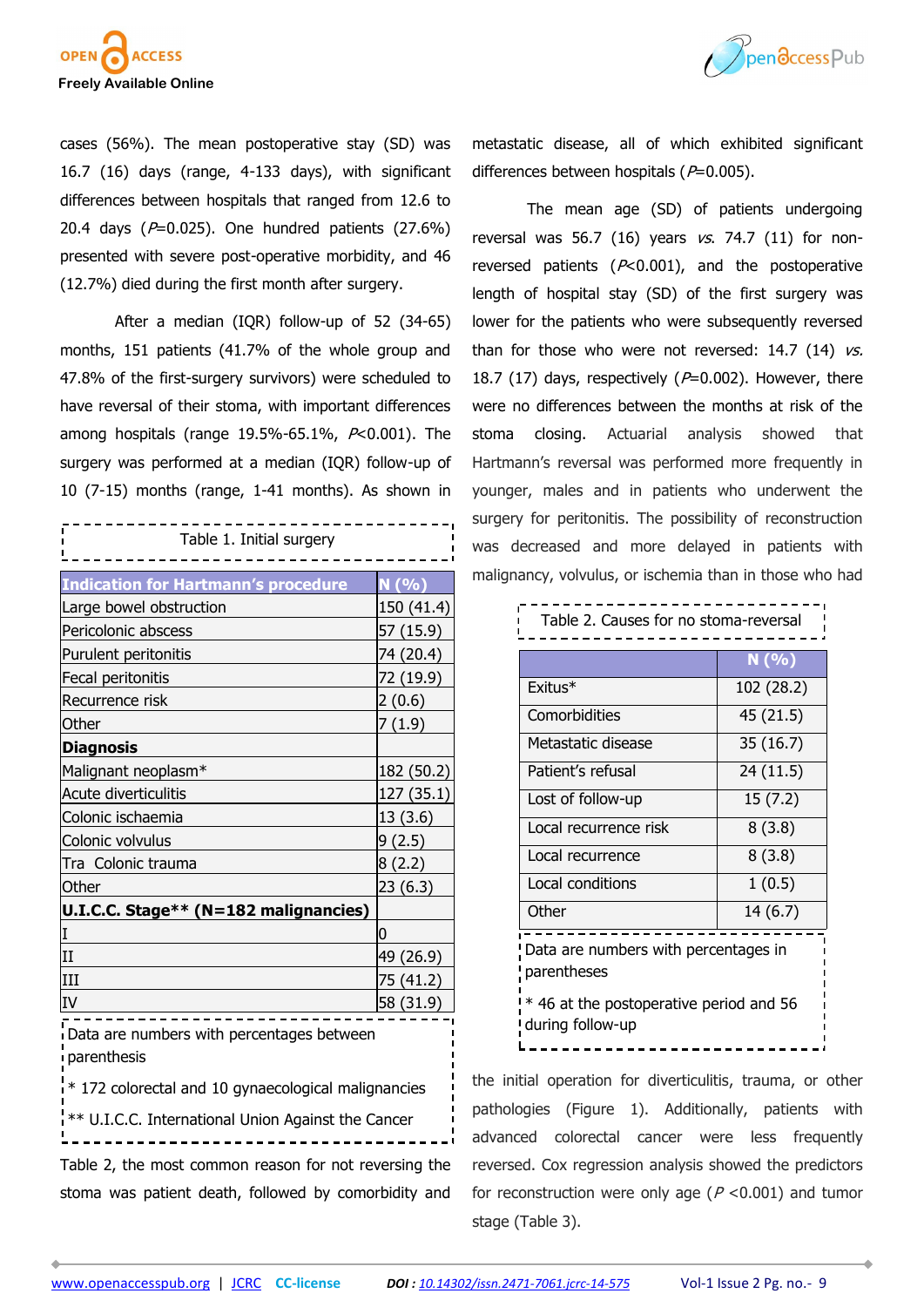

Of the patients who underwent operation to reverse the stoma, 28% were preoperatively classified as having an American Society of Anesthesiologists score (ASA) of III or IV, and 54.7% were classified as ASA II. Antegrade mechanical bowel preparation was used in 88.8% of the patients, and 26.6% of the patients were operated on by a surgeon who was specifically dedicated to colorectal surgery. An open approach was used in 148 patients (98%). The anastomosis was performed mechanically using a circular device in 69.2% of the patients, side to side stapling in 14.4% and hand sewing in 16.4%. In four patients (2.7%), the anastomosis was not feasible, and the patients kept their stoma in situ. Another four patients underwent a derivative ileostomy to protect the anastomosis. Occasional procedures such as cholecystectomy or repair of ventral hernia were also performed.



Statistically significant differences among hospitals included the length of the surgery, with an average (SD) of 158 (59) minutes (range 115-184 mins,  $P<0.001$ ), and postoperative hospital stay, with a mean (SD) of 12.2  $(7.8)$  days (range 7.9-14.1,  $P=0.006$ ). Postoperative complications were observed in 44% of the patients. The most common complications were surgical site infection in 35 patients and an anastomotic leak in nine patients. The anastomotic leak was treated by taking down the anastomosis in three patients, an associated ileostomy in two patients, a re-do operation



without covering stoma in one patient and conservative treatment (percutaneous drainage) in three cases. Overall, 18 (11.9%) patients required a re-operation (attributed to leaks in 6 patients, acute wound failures in 9 patients and an intraabdominal abscess in one patient). Thirteen patients (8.6%) still had a stoma after surgery. Four (2.6%) patients died in the postoperative period after the stoma reversal (due to a duodenal perforation, intraabdominal abscess, catheter sepsis, or acute leukemia in one patient each).

The mean age of patients with post-operative complications was higher than the age of those who did not have any complications. The presence of complications was not related to any preoperative risk factor or the surgeon's specialization (Table 4). The postoperative stay (SD) was higher in patients with complications than in those without complications: 17.1 (9)  $\sqrt{5}$ , 8.3 (3) days ( $P<0.0001$ ). When we specifically analyzed the anastomotic leaks, the only significant risk factor was the method used (25% leaks after a handsewn anastomosis  $vs.$  2.4% in stapled anastomosis; P<0.0001). Postoperative mortality (SD) was significantly correlated with older age (mean age: 72.7 (6) years in patients who died  $\sqrt{vs.}$  56.3 (15) years for patients who did not die,  $P=0.032$ ).

## **Discussion**

After nearly a century since its description, the Hartmann's operation remains in use. $1$  The main objective of this operation is to reduce the morbidity and mortality that are caused by an anastomotic failure, but it may also be used to treat advanced tumors or associated to fecal incontinence. In an emergency setting, a primary anastomosis has been shown to be safe in the presence of obstruction or diffuse peritonitis [3], but it requires technical expertise to perform under adverse conditions; therefore, the emergency surgeon may avoid performing an anastomosis. This approach is not free of problems. Complications of stoma range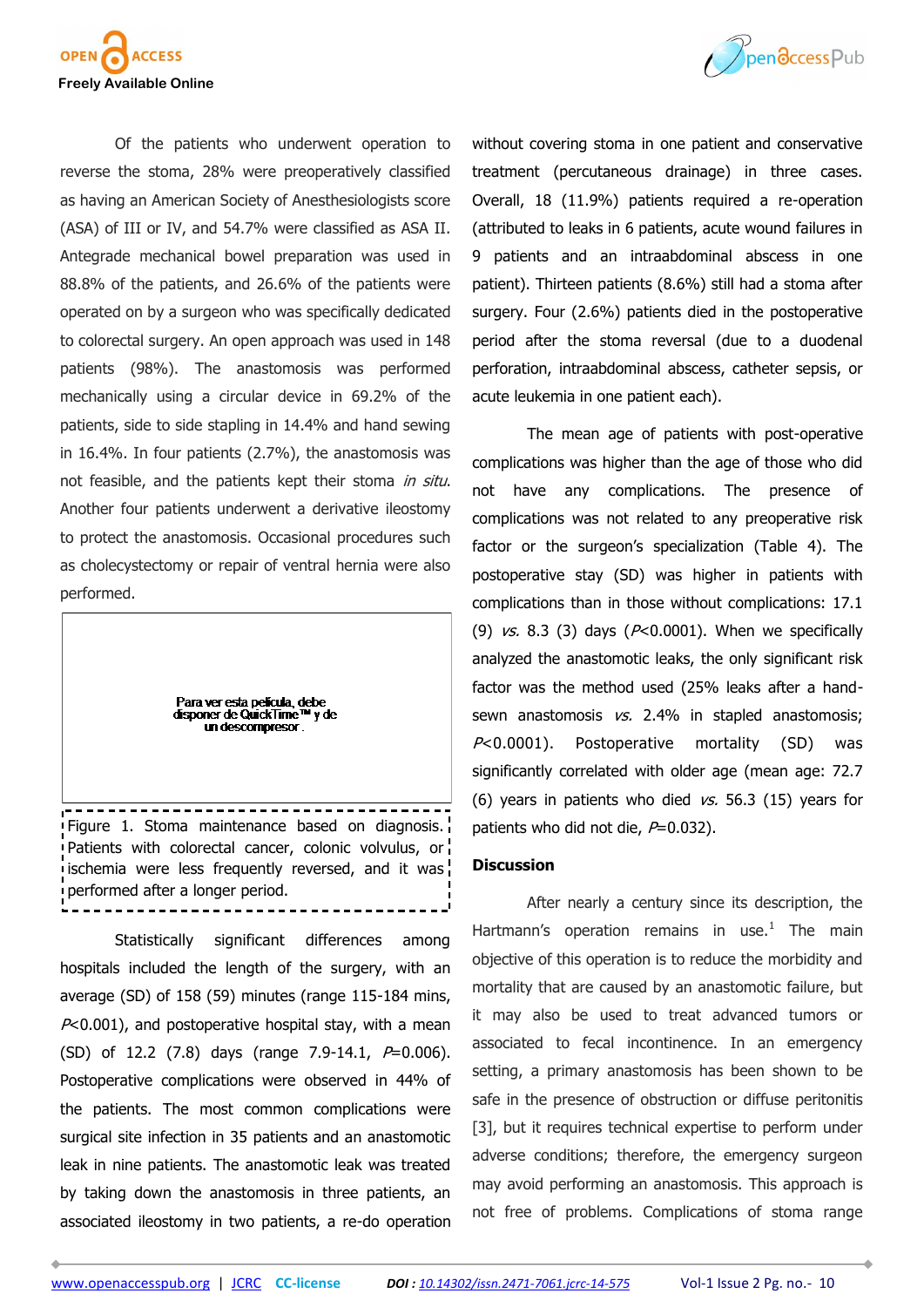



|                                                      |                      | % reverted | <b>Univariate</b> | <b>Multivariate</b> |
|------------------------------------------------------|----------------------|------------|-------------------|---------------------|
| <b>Sex</b>                                           |                      |            | P value<br>0.002  | P value<br>0.666    |
|                                                      | Male                 | 47.4       |                   |                     |
|                                                      | Female               | 35.5       |                   |                     |
| <b>Hospital</b>                                      |                      |            | 0.011             | 0.319               |
|                                                      | A                    | 65.1       |                   |                     |
|                                                      | $\sf B$              | 48.2       |                   |                     |
|                                                      | $\mathsf{C}$         | 44.4       |                   |                     |
|                                                      | D                    | 35.7       |                   |                     |
|                                                      |                      |            |                   |                     |
|                                                      | E                    | 35.5       |                   |                     |
|                                                      | F                    | 29.6       |                   |                     |
|                                                      | G                    | 19.5       |                   |                     |
| <b>Hartmann's indication</b>                         |                      |            | 0.014             | 0.885               |
|                                                      | Colonic obstruction  | 32.7       |                   |                     |
|                                                      | Abscess              | 61.4       |                   |                     |
|                                                      | Purulent peritonitis | 47.3       |                   |                     |
|                                                      | Fecal peritonitis    | 0.2        |                   |                     |
|                                                      | Recurrence risk      | 50         |                   |                     |
|                                                      | Other                | 42.8       |                   |                     |
| Tumour staging*                                      |                      |            | 0.029             | 0.015               |
|                                                      | $\rm II$             | 46.9       |                   |                     |
|                                                      | III                  | 25.3       |                   |                     |
|                                                      | IV                   | 18.9       |                   |                     |
| <b>Diagnosis</b>                                     |                      |            | < 0.001           | 0.109               |
|                                                      | Malignant CRC**      | 29.6       |                   |                     |
|                                                      | Acute diverticulitis | 56.7       |                   |                     |
|                                                      | Trauma               | 87.5       |                   |                     |
|                                                      | Ischemic colitis     | 15.4       |                   |                     |
|                                                      | Volvulus             | 44.4       |                   |                     |
|                                                      | Other                | 48.4       |                   |                     |
| <b>Serious complications at</b><br>the first surgery |                      |            |                   |                     |
|                                                      |                      |            | 0.39              |                     |
|                                                      | Yes                  | 21.2       |                   |                     |
|                                                      | No                   | 50         |                   |                     |

Data are percentages

\* Malignant tumors; \*\* Colorectal cancer

between 21% and 70%<sup>9</sup> and the need for a re-operation to reconstruct the bowel continuity place the patient at risk of even further complications and generate another hospital stay, result in increased health costs, and have social impacts. In fact, the morbidity associated with a

stoma reversal is estimated to be approximately 50%, and the risk of mortality is greater than 5% [5-7,10].

This study evaluated the long-term outcomes of a cohort of 362 patients undergoing an emergency Hartmann's procedure (excluding those performed after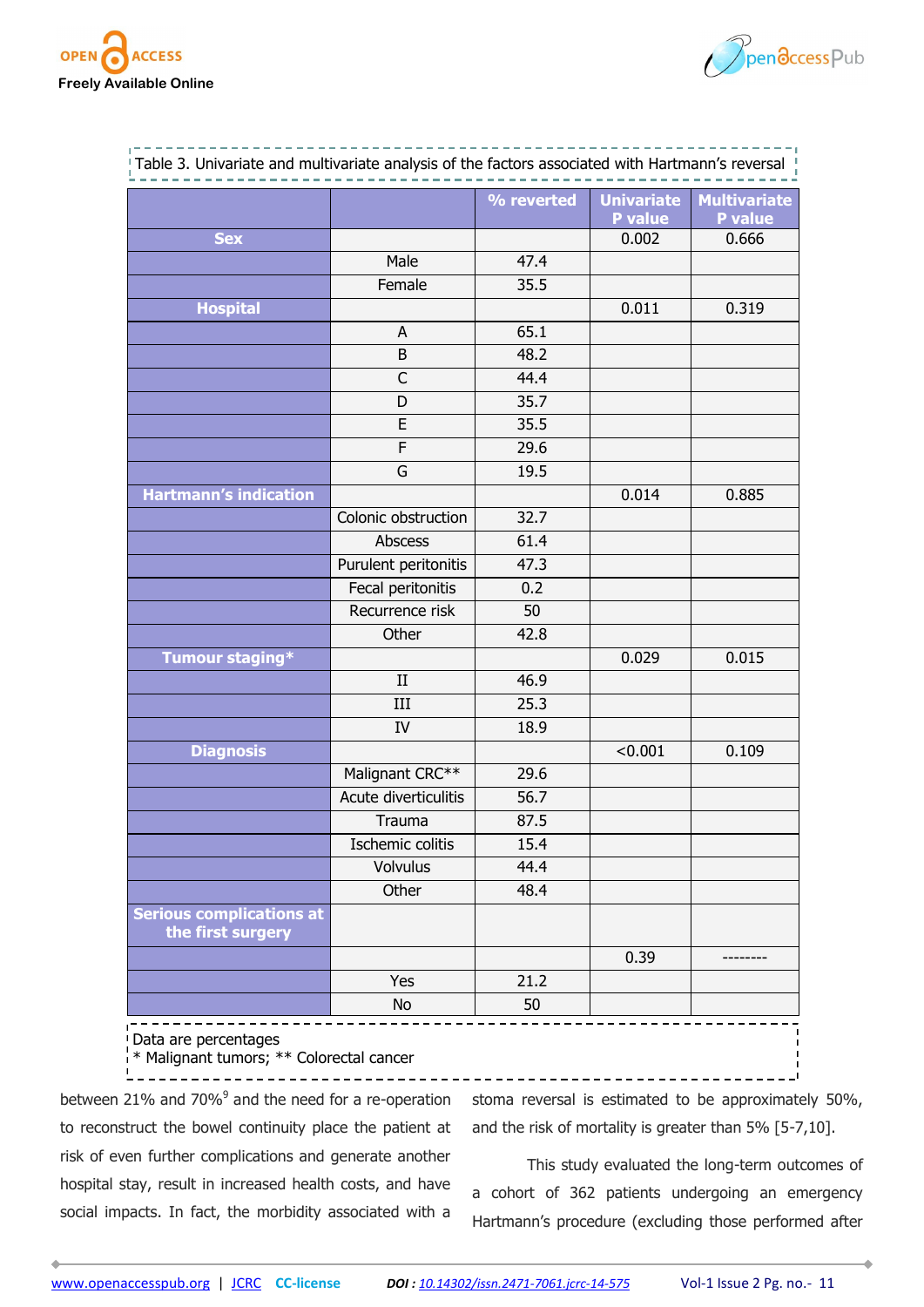



| <b>Complications</b>                                                          |                                                         | N(%)                 |                    |         |
|-------------------------------------------------------------------------------|---------------------------------------------------------|----------------------|--------------------|---------|
| Wound infection                                                               |                                                         | 35(23.2)             |                    |         |
| Anastomotic leak                                                              |                                                         | 9(6)                 |                    |         |
| Wound disruption                                                              |                                                         | 9(6)                 |                    |         |
| Intra-abdominal abscess                                                       |                                                         | 8(5.3)               |                    |         |
| Diffuse peritonitis                                                           |                                                         | 4(2.6)               |                    |         |
| Atelectasis/Pneumonia                                                         |                                                         | 3(2)                 |                    |         |
| Catheter sepsis                                                               |                                                         | 2(1.3)               |                    |         |
| Venous thromboembolism                                                        |                                                         | 2(1.3)               |                    |         |
| Urinary infection                                                             |                                                         | 1(0.7)               |                    |         |
| Other                                                                         |                                                         | 22 (14.6)            |                    |         |
| <b>Risk factors of postoperative morbidity</b><br><b>Continuous variables</b> |                                                         | <b>Uncomplicated</b> | <b>Complicated</b> | P value |
|                                                                               |                                                         |                      |                    |         |
|                                                                               |                                                         |                      |                    |         |
| Age (years) (SD)                                                              |                                                         | 53.8 (15)            | 60.4(15)           | 0.009   |
| BMI $\text{Kg/m}^2$ (SD)                                                      |                                                         | 27.9(5)              | 28.4(4)            | 0.653   |
|                                                                               | Months after initial surgery (SD)<br>11.4(6)<br>11.9(7) |                      |                    | 0.633   |
| Number of risk factors (SD)                                                   | 1.2(1.1)<br>1.4(1.2)                                    |                      |                    | 0.225   |
| Lenght of surgery (minutes) (SD)                                              |                                                         | 153 (54)             | 165 (64)           | 0.233   |
| <b>Categorical variables</b>                                                  |                                                         | Complicated (%)      |                    |         |
| Sex                                                                           |                                                         |                      |                    | 0.8     |
|                                                                               | Men                                                     | 37 (40.2)            |                    |         |
|                                                                               | Women                                                   | 29 (49.1)            |                    |         |
| ASA risk                                                                      |                                                         | 49 (42.6)            |                    | 0.701   |
|                                                                               | $\rm I$ - $\rm II$<br>$III - IV$                        |                      |                    |         |
|                                                                               |                                                         | 17 (47.2)            |                    | 0.844   |
| Diagnosis                                                                     | Colorectal neoplasm                                     |                      |                    |         |
|                                                                               | <b>Acute Diverticulitis</b>                             | 24 (45.3)            |                    |         |
|                                                                               |                                                         | 29 (42)              |                    |         |
|                                                                               | Other                                                   | 13 (44.8)            |                    |         |
| Tumour stage (U.I.C.C.)*                                                      |                                                         | 10(43.4)             |                    | 0.87    |
|                                                                               | $_{\rm II}$                                             |                      |                    |         |
|                                                                               | III                                                     | 7(36.8)              |                    |         |
|                                                                               | IV                                                      | 5(45.4)              |                    |         |
| First surgery indication                                                      |                                                         |                      |                    | 0.796   |
|                                                                               | Obstruction                                             | 24 (48.9)            |                    |         |
|                                                                               | Peritonitis                                             | 40 (40.8)            |                    |         |
|                                                                               | Other                                                   | 2(50)                |                    |         |
| Surgeon                                                                       |                                                         |                      |                    | 0.582   |
|                                                                               | Colorectal                                              | 16 (38.1)            |                    |         |
|                                                                               | Non colorectal<br>48 (45)                               |                      |                    |         |
| Anastomosis                                                                   |                                                         |                      |                    | 0.74    |
|                                                                               | Circular stapler                                        | 46 (45.5)            |                    |         |
|                                                                               | Linear stapler                                          | 10(47.6)             |                    |         |
|                                                                               | Hand sewn                                               | 9(37.5)              |                    |         |

۰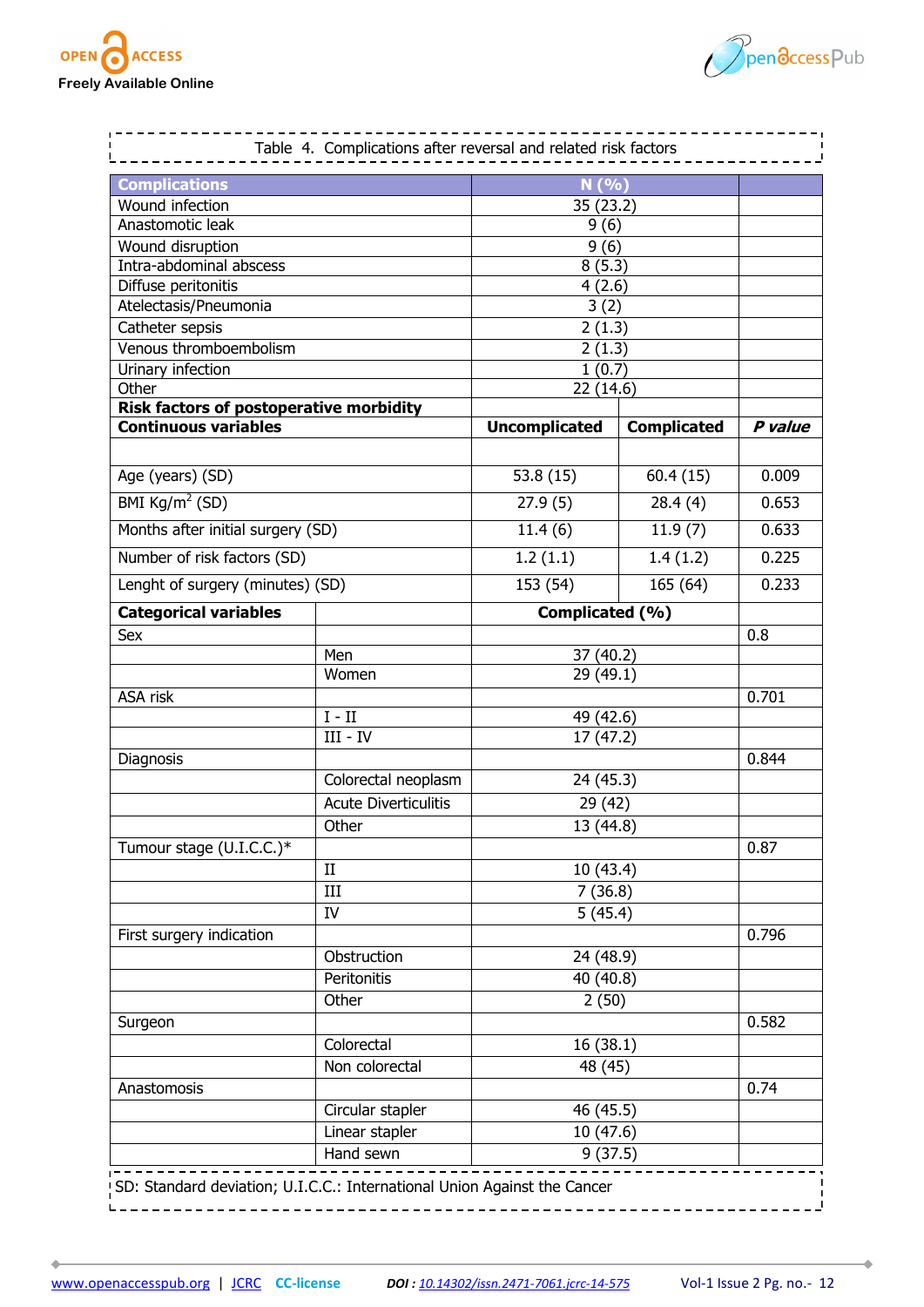



an anastomotic leak). The minimum follow-up was 18 months in this study, which involved an in-depth analysis of patients who were previously included in a wider study [7] that did not assess the specific factors or problems related to emergencies.

In our series, the Hartmann's reversal was planned in 41.7% of the patients at a median of 10 months after initial surgery; this is slightly higher than the rate reported by a series from Spain, where it was performed in 25.9% of patients at a median of 13.3 months [11]. Other publications have reported stoma closure rates ranging between 45% and 68.5% that were performed between 4.5 and 9 months after the first operation [6,10,12-17], although some only included patients with diverticular disease [12,15,16]. In this series, patients with a benign pathology had a reconstruction rate almost double that of patients with malignant pathology; this is consistent with findings from other studies [17]. A large British multicenter review of 3,950 Hartmann's operations (2,853 in the emergency setting) showed a reversal rate of only 22.3%, ranging from 4 to 34% [18].

The most common reason not to close the stoma was postoperative mortality in 28.2% of the subjects based on the Hartmann's operation index and during the follow-up. Other reasons included comorbidities in 21.5% of the patients, metastatic disease, and patient refusal. The indication of Hartmann's operation as a definitive procedure is performed less frequently in an emergency setting than it is in an elective setting. Univariate analysis identified several factors associated with stoma closure, but only age and tumor stage remained significantly associated with stoma closure on multivariate analysis. Another study by Roque Castellano et al. [11] showed that age, male gender, and low anesthetic risk were associated with a greater number of reconstructions. These findings have been corroborated by other studies [15]. Riansuwan et al. [19] defined a risk-benefit score for

stoma closure in patients undergoing surgery for acute diverticulitis, regarding age, ASA risk, perioperative transfusion, pulmonary complications, bowel perforation, and use of anticoagulation. It would be ideal to have a predictive table or algorithm to evaluate not only the risks at the time of the initial surgery but also the potential need for further closure of the stoma to facilitate the surgeon's decision making during emergent situations.

Another point of discussion is the minimum waiting time for reversal. To reduce peritoneal adhesions, the consensus is a waiting time of an average of three months [6,17,18,20]. However, this waiting period tends to increase, which can be attributed to factors such as the time needed to complete adjuvant chemotherapy or the negative impact of inclusion on a waiting list. However, some surgeons perform earlier closures. [6,15,19,21].

A laparoscopic approach for stoma reversal was used in only in three cases in our series. Several publications and systematic reviews have shown good results [22-25], although there are no prospective randomized studies that have stratified patients by surgical difficulty and risks [8]. Our postoperative complication rate of 44% is similar to previously reported rates [7,11,12,17,21]. One of the most serious complications, anastomotic leak, occurred in 6% of our patients, and 12% needed a reoperation in the postoperative period. Although risk factors for complications are similar to those of other digestive anastomosis [7,26-28], the results of our study showed that only advanced age was a negative predictor. Moreover, anastomotic leaks were associated with handsewn anastomosis. This may be due to the anastomosis technique used or the tumor location (e.g., on a long sigmoid stump, even affected by diverticular disease, compared to a stapled anastomosis at the sacral promontory) [17,29,30].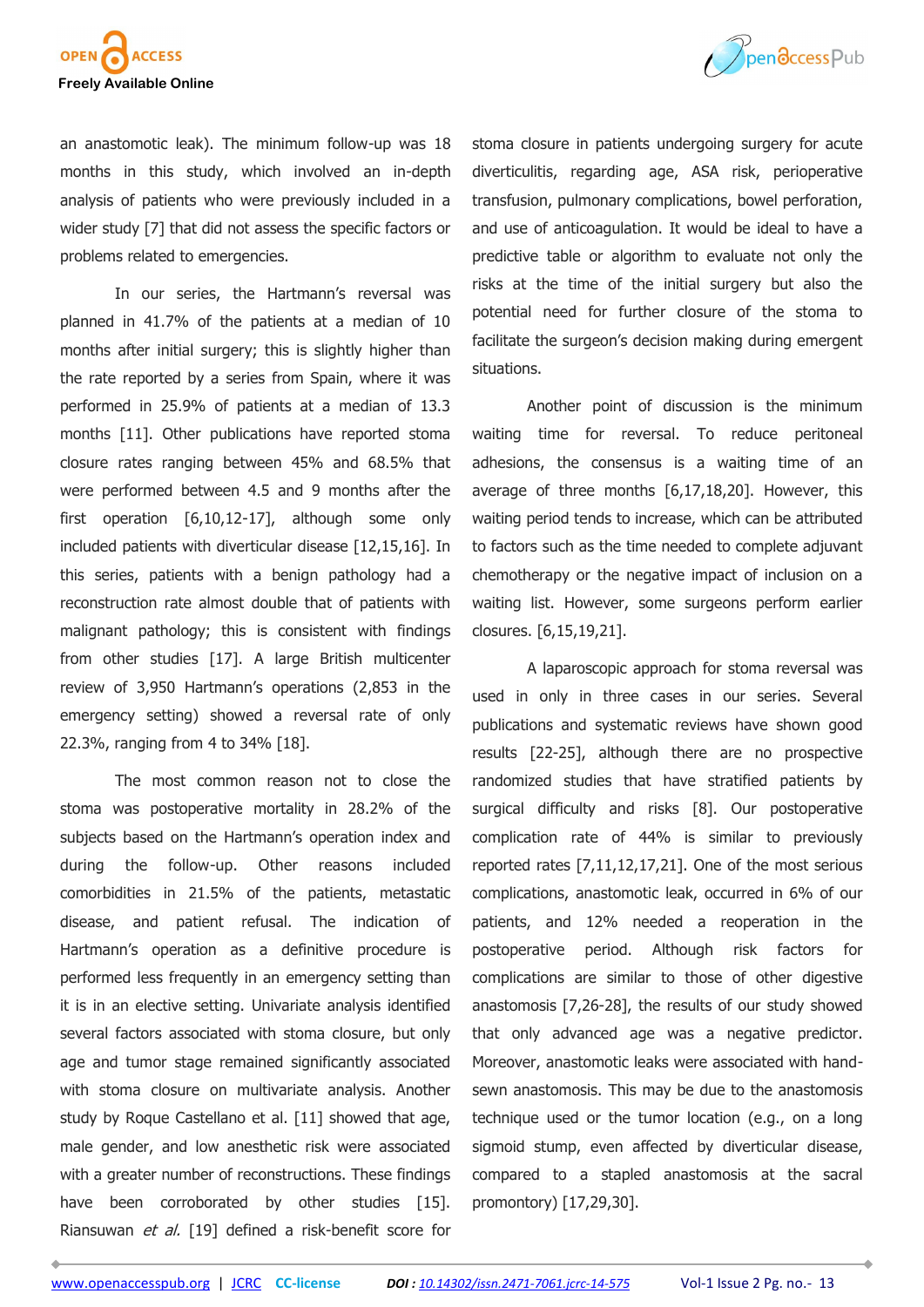

Given the low percentage of reversals, their delay, and morbidity, the indications for an emergency Hartmann's operation must be questioned. Although it is lifesaving, it usually portends two surgeries that should be compared in terms of their risk of mortality and morbidity, economic and social costs, with a single operation, at least when the surgeon is faced with a left colonic obstruction or with localized and even diffuse purulent peritonitis in a patient with otherwise acceptable general conditions [2,4,8,31].

The daily practice of our emergency departments is not always ideal. Many times, patients with colonic emergencies are operated on by non-colorectal surgeons who rarely perform colon resections including anastomosis. This may result in higher morbidity rates. This is one of the few disadvantages related to working in very specialized units. However, an unprepared colon is not a contraindication for performing an anastomosis [32]. In addition, a multicenter study showed that a primary anastomosis protected by a derivative stoma provides an improved cost-benefit in terms of postoperative leakage, risks of keeping the stoma permanently and quality of life [33].

In conclusion, there is a high possibility of maintaining a permanent stoma after an emergent Hartmann´s operation is high. The intent to reverse stoma is often made late, mainly due to the age and tumor stage in cases of malignancy, and is burdened with significant morbidity.

## **References**

- 1. Myers E, Winter DC (2010) Adieu to Henri Hartmann? Colorectal Dis 12: 849–850
- 2. Vermeulen J, Gosselink MP, Busschbach JJ, Lange JF (2010) Avoiding or reversing Hartmann's procedure provides improved quality of life after perforated diverticulitis. J Gastrointest Surg 14:651–657
- 3. Trenti L, Biondo S, Golda T, Monica M, Kreisler E, Fraccalvieri D, et al. (2011) Generalized peritonitis due to perforated diverticulitis: Hartmann's procedure or primary anastomosis? Int J Colorectal Dis 26: 377- 384
- 4. Molina Rodríguez JL, Flor-Lorente B, Frasson M, García-Botello S, Esclapez P, Espí A, et al (2011) Low rectal cancer: abdominoperineal resection or low Hartmann resection? A postoperative outcome analysis. Dis Colon Rectum 54: 958-962
- 5. Antolovic D, Reissfelder C, Ozkan T, Galindo L, Büchler MW, Koch M, et al (2011) Restoration of intestinal continuity after Hartmann's procedure--not a benign operation. Are there predictors for morbidity? Langenbecks Arch Surg 396:989-996.
- 6. Banerjee S, Leather AJ, Rennie JA, Samano N, Gonzalez JG, Papagrigoriadis S (2005) Feasibility and morbidity of reversal of Hartmann's. Colorectal Dis 7: 454-9
- 7. Roig JV, Cantos M, Balciscueta Z, Uribe N, Espinosa J, Roselló V, et al (2011) Hartmann's operation. How often is it reversed and at what cost? A multicentre study. Colorectal Dis 13:e396-402
- 8. Ruggiero R, Sparavigna L, Docimo G, Gubitosi A, Agresti M, Procaccini E, et al (2011) Post-operative peritonitis due to anastomotic dehiscence after colonic resection. Multicentric experience, retrospective analysis of risk factors and review of the literature. Ann Ital Chir 82: 369-375
- 9. Shabbir J, Britton DC (2010) Stoma complications: a literature overview. Colorectal Dis. 12: 958-964
- 10. Aydin HN, Remzi FH, Tekkis PP, Fazio VW (2005) Hartmann's reversal is associated with high postoperative adverse events. Dis Colon Rectum 48: 2117-2126

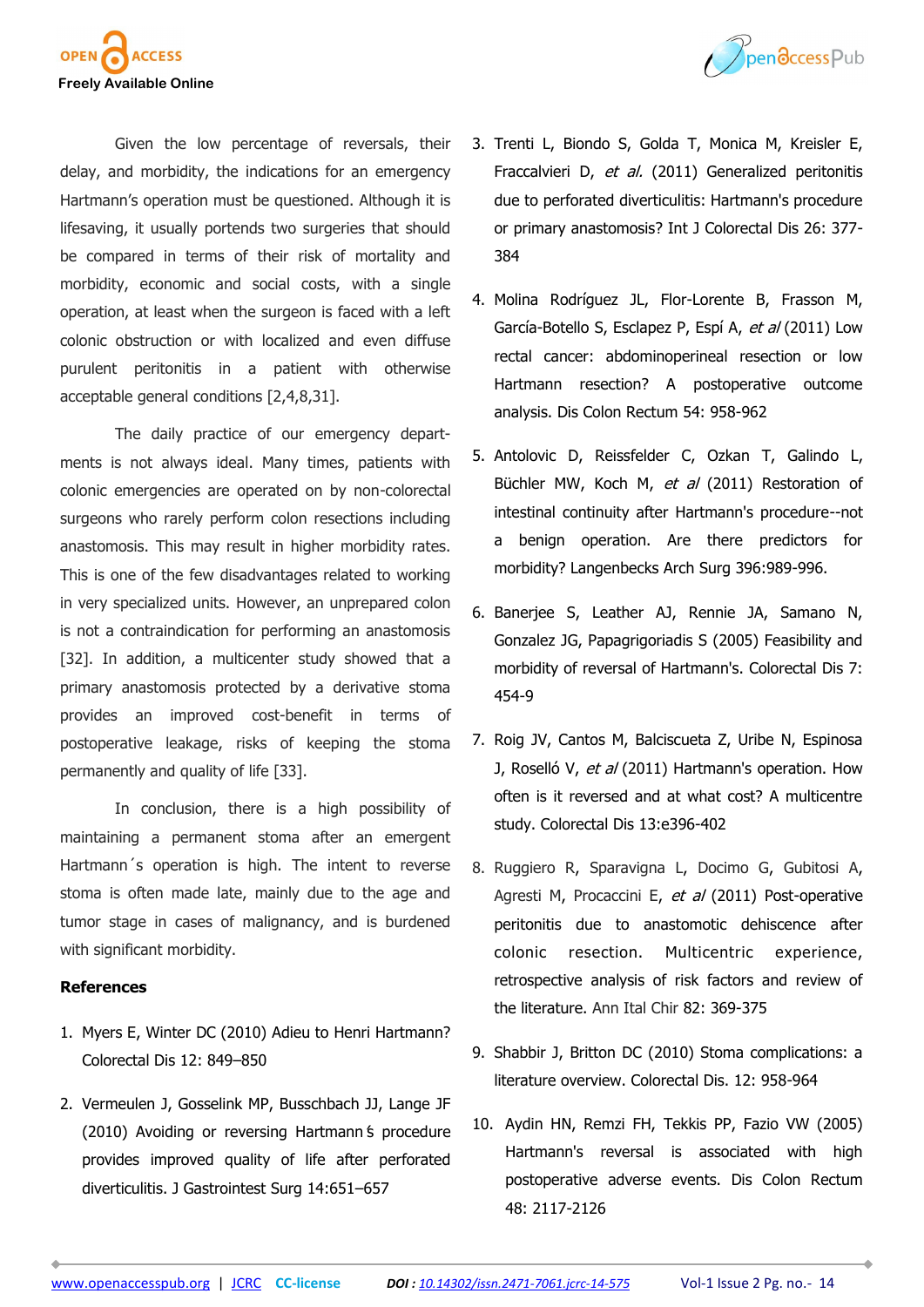



- 11. Roque-Castellano C, Marchena-Gomez J, Hemmersbach-Miller M, Acosta-Merida A, Rodriguez -Mendez A, Fariña-Castro R, et al (2007) Analysis of the factors related to the decision of restoring intestinal continuity after Hartmann's procedure. Int J Colorectal Dis 22: 1091-1096
- 12. Vermeulen J, Coene PP, Van Hout NM, van der Harst E, Gosselink MP, Mannaerts GH, et al (2009) Restoration of bowel continuity after surgery for acute perforated diverticulitis: should Hartmann's procedure be considered a one-stage procedure? Colorectal Dis 11: 619–624
- 13. Boland E, Hsu A, Brand MI, Saclarides TJ (2007) Hartmann's colostomy reversal: outcome of patients undergoing surgery with the intention of eliminating fecal diversion. Am Surg 73: 664-667
- 14. Khan AL, Ah-See AK, Crofts TJ, Heys SD, Eremin O (1994) Reversal of Hartmann's colostomy. J R Coll Surg Edinb 39: 239-242
- 15. Maggard MA, Zingmond D, O'Connell JB, Ko CY (2004) What proportion of patients with an ostomy (for diverticulitis) get reversed? Am Surg 70: 928– 931
- 16. Salem L, Anaya, D, Kurt E, Roberts KE, Flum, DR (2005) Hartmann's colectomy and reversal in diverticulitis: A population-level assessment. Dis Colon Rectum 48: 988-995
- 17. Keck JO, Collopy BT, Ryan PJ, Fink R, Mackay JR, Woods RJ (1994) Reversal of Hartmann's procedure: effect of timing and technique on ease and safety. Dis Colon Rectum 37: 243-248
- 18. David GG, Al-Sarira AA, Willmott S, Cade D, Corless DJ, Slavin JP (2009) Use of Hartmann's procedure in England. Colorectal Dis 11: 308–312
- 19. Riansuwan W, Hull TL, Millán MM, Hammel JP (2009) Nonreversal of Hartmann's procedure for

diverticulitis: derivation of a scoring system to predict nonreversal. Dis Colon Rectum 52: 1400– 1408

- 20. Pearce NW, Scott SD, Karran SJ (1992) Timing and method of reversal of Hartmann's procedure. Br J Surg 79: 839–841
- 21. Wigmore SJ, Duthie GS, Young IE, Spalding EM, Rainey JB (1987) Restoration of intestinal continuity following Hartmann's procedure: the Lothian experience. Br J Surg 82:27–30
- 22. Delgado Gomis F, García Lozano A, Domingo del Pozo C, Grau Cardona E, Martín Delgado J (1998) Laparoscopic reconstruction of intestinal continuity following Hartmann's procedure. Rev Esp Enferm Dig 90: 499-502
- 23. Haughn C, Ju B, Uchal M, Arnaud JP, Reed JF, Bergamaschi R (2008) Complication rates after Hartmann's reversal: open vs. laparoscopic approach. Dis Colon Rectum 51: 1232-1236
- 24. Siddiqui MR, Sajid MS, Baig MK (2010) Open vs. laparoscopic approach for reversal of Hartmann's procedure: a systematic review. Colorectal Dis 12:733-741.
- 25. van de Wall BJ, Draaisma WA, Schouten ES, Broeders AM, Consten EC (2010) Conventional and Laparoscopic Reversal of the Hartmann procedure: a review of literature. J Gastrointest Surg 14: 743– 52
- 26. Fleming FJ, Gillen P (2009) Reversal of Hartmann's procedure following acute diverticulitis: is timing everything? Int J Colorectal Dis 24: 1219-1225
- 27. Fawcett A, Shembekar M, Church JS, Vashisht R, Springall RG, Nott DM (1996) Smoking, hypertension, and colonic anastomotic healing; a combined clinical and histopathological study. Gut 38: 714– 718